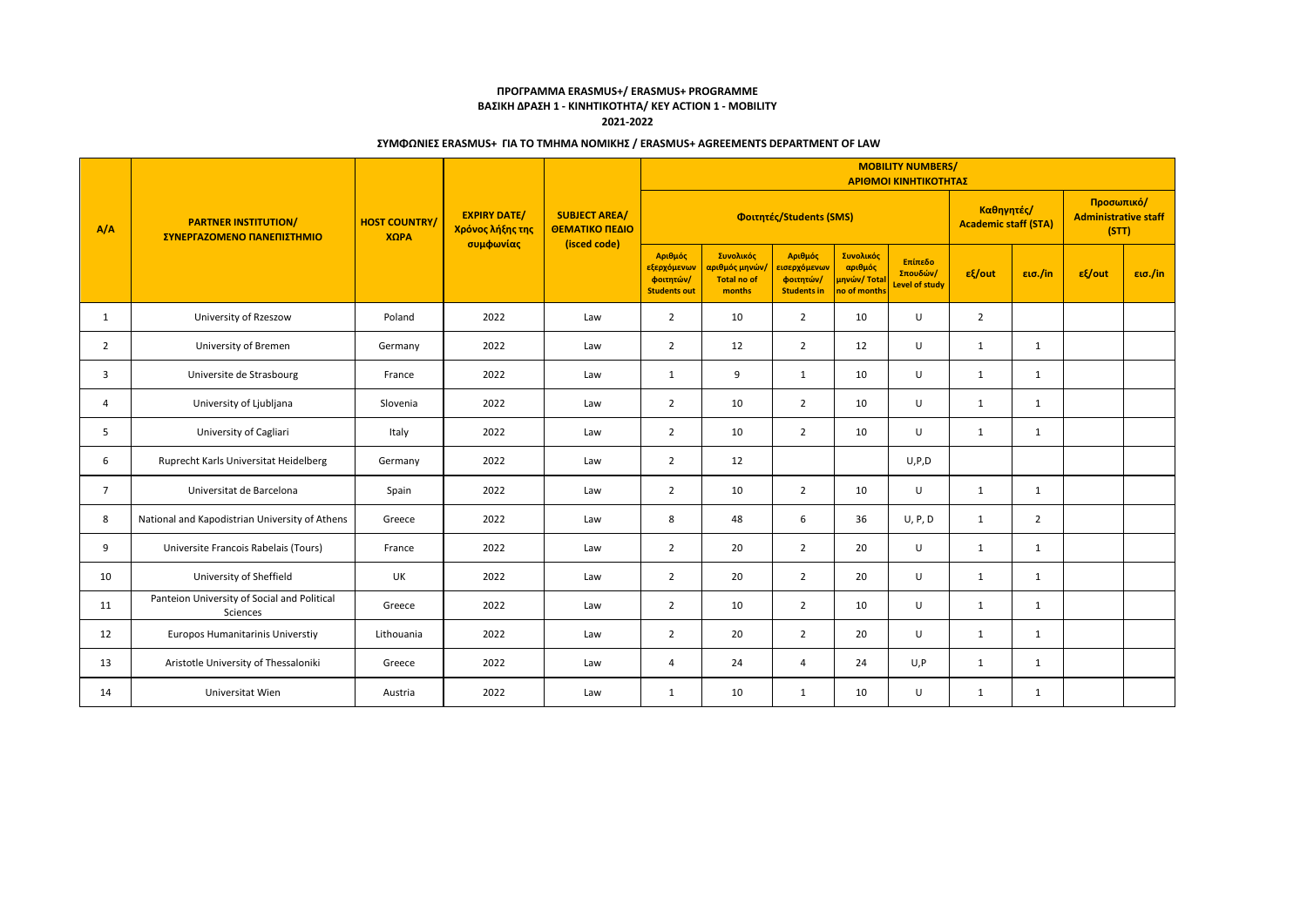|     | <b>PARTNER INSTITUTION/</b><br>ΣΥΝΕΡΓΑΖΟΜΕΝΟ ΠΑΝΕΠΙΣΤΗΜΙΟ | <b>HOST COUNTRY/</b><br>ΧΩРА | <b>EXPIRY DATE/</b><br>Χρόνος λήξης της<br>συμφωνίας | <b>SUBJECT AREA/</b><br>ΘΕΜΑΤΙΚΟ ΠΕΔΙΟ<br>(isced code) | <b>MOBILITY NUMBERS/</b><br>ΑΡΙΘΜΟΙ ΚΙΝΗΤΙΚΟΤΗΤΑΣ          |                                                             |                                                            |                                                      |                                              |              |              |           |         |  |  |
|-----|-----------------------------------------------------------|------------------------------|------------------------------------------------------|--------------------------------------------------------|------------------------------------------------------------|-------------------------------------------------------------|------------------------------------------------------------|------------------------------------------------------|----------------------------------------------|--------------|--------------|-----------|---------|--|--|
| A/A |                                                           |                              |                                                      |                                                        |                                                            | Καθηγητές/<br><b>Academic staff (STA)</b>                   |                                                            | Προσωπικό/<br><b>Administrative staff</b><br>(STT)   |                                              |              |              |           |         |  |  |
|     |                                                           |                              |                                                      |                                                        | Αριθμός<br>εξερχόμενων<br>φοιτητών/<br><b>Students out</b> | Συνολικός<br>αριθμός μηνών/<br><b>Total no of</b><br>months | Αριθμός<br>εισερχόμενων<br>φοιτητών/<br><b>Students in</b> | Συνολικός<br>αριθμός<br>μηνών/ Total<br>no of months | Επίπεδο<br>Σπουδών/<br><b>Level of study</b> | $ε$ {/out    | εισ./in      | $ε$ {/out | εισ./in |  |  |
| 15  | Kauno Kolegija                                            | Lithouania                   | 2022                                                 | Law                                                    | $\overline{3}$                                             | 30                                                          | $\overline{3}$                                             | 30                                                   | U                                            | 1            | 1            |           |         |  |  |
| 16  | De Montfort University                                    | UK                           | 2022                                                 | Law                                                    | $\overline{3}$                                             | 30                                                          | $\overline{3}$                                             | 30                                                   | U                                            | 1            | 1            |           |         |  |  |
| 17  | University of Reims                                       | France                       | 2022                                                 | Law                                                    | $\overline{2}$                                             | 18                                                          | $\overline{2}$                                             | 18                                                   | U                                            | 1            | $\mathbf{1}$ |           |         |  |  |
| 18  | RADBOUD UNIVERSITEIT NIJMEGEN                             | Netherlands                  | 2022                                                 | Law                                                    | $\overline{2}$                                             | 20                                                          | $\overline{2}$                                             | 20                                                   | U, P                                         | 1            | 1            |           |         |  |  |
| 19  | Universidad Autonoma de Madrid                            | Spain                        | 2022                                                 | Law                                                    | $\overline{2}$                                             | 20                                                          | $\overline{2}$                                             | 20                                                   | U                                            | $\mathbf{1}$ | 1            |           |         |  |  |
| 20  | Univeristy of Maribor                                     | Slovenia                     | 2022                                                 | Law                                                    | $\overline{2}$                                             | 10                                                          | 2                                                          | 10                                                   | U                                            | 1            | $\mathbf{1}$ |           |         |  |  |
| 21  | University of Zaragoza                                    | Spain                        | 2022                                                 | Law                                                    | $\overline{2}$                                             | 12                                                          | $\overline{2}$                                             | 20                                                   | U                                            | $\mathbf{1}$ | 1            |           |         |  |  |
| 22  | University of Gottingen                                   | Germany                      | 2022                                                 | Law                                                    | $\mathbf{1}$                                               | 10                                                          | $\mathbf{1}$                                               | 10                                                   | U, P, D                                      | $\mathbf{1}$ | $\mathbf{1}$ |           |         |  |  |
| 23  | University of Osnabruck                                   | Germany                      | 2022                                                 | Law                                                    | $\overline{2}$                                             | 10                                                          | $\overline{2}$                                             | 10                                                   | U                                            | 1            | 1            |           |         |  |  |
| 24  | University of Lodz                                        | Poland                       | 2022                                                 | Law                                                    | $\overline{2}$                                             | 12                                                          | $\overline{2}$                                             | 12                                                   | U                                            | 1            | 1            |           |         |  |  |
| 25  | Universite des Nantes                                     | France                       | 2022                                                 | Law                                                    | $\overline{2}$                                             | 18                                                          | $\overline{2}$                                             | 18                                                   | U, P                                         | 1            | $\mathbf{1}$ |           |         |  |  |
| 26  | University of Coruna                                      | Spain                        | 2022                                                 | Law                                                    | $\overline{2}$                                             | 20                                                          | $\overline{2}$                                             | 20                                                   | U                                            | 1            | 1            |           |         |  |  |
| 27  | Universite Toulouse I Capitole                            | France                       | 2022                                                 | Law                                                    | $\overline{2}$                                             | 10                                                          | $\overline{2}$                                             | 10                                                   | U, P, D                                      | 1            | $\mathbf{1}$ |           |         |  |  |
| 28  | Adam Mickiewicz University Poznan                         | Poland                       | 2022                                                 | Law                                                    | $\overline{2}$                                             | 10                                                          | $\overline{2}$                                             | 10                                                   | U, P, D                                      | 1            | $\mathbf{1}$ |           |         |  |  |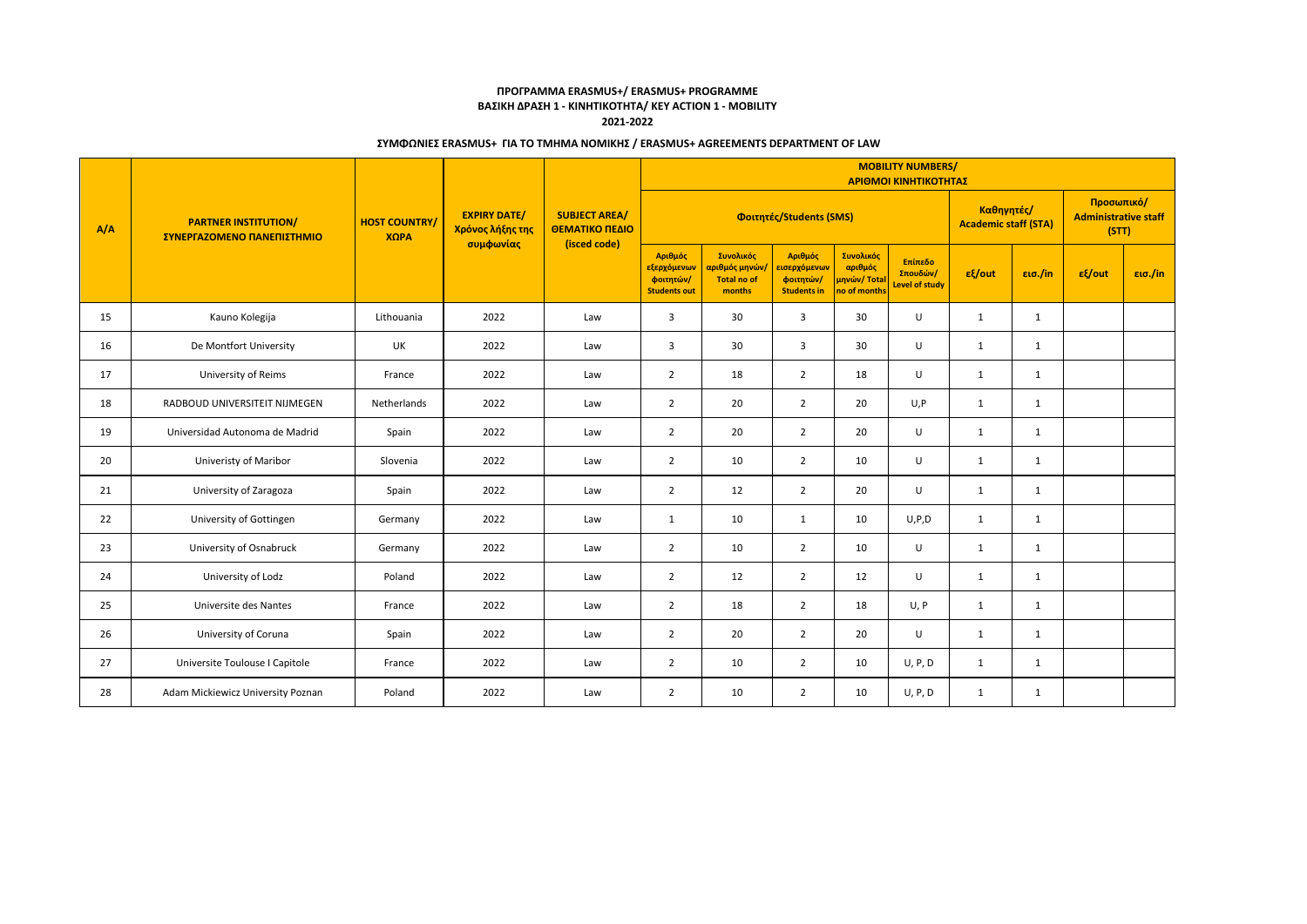|     | <b>PARTNER INSTITUTION/</b><br>ΣΥΝΕΡΓΑΖΟΜΕΝΟ ΠΑΝΕΠΙΣΤΗΜΙΟ        | <b>HOST COUNTRY/</b><br>XOPA |                                                      | <b>SUBJECT AREA/</b><br>ΘΕΜΑΤΙΚΟ ΠΕΔΙΟ<br>(isced code) | <b>MOBILITY NUMBERS/</b><br>ΑΡΙΘΜΟΙ ΚΙΝΗΤΙΚΟΤΗΤΑΣ          |                                                             |                                                                         |                                                                   |                                              |                |                |        |         |  |  |
|-----|------------------------------------------------------------------|------------------------------|------------------------------------------------------|--------------------------------------------------------|------------------------------------------------------------|-------------------------------------------------------------|-------------------------------------------------------------------------|-------------------------------------------------------------------|----------------------------------------------|----------------|----------------|--------|---------|--|--|
| A/A |                                                                  |                              | <b>EXPIRY DATE/</b><br>Χρόνος λήξης της<br>συμφωνίας |                                                        |                                                            | Καθηγητές/<br><b>Academic staff (STA)</b>                   |                                                                         | Προσωπικό/<br><b>Administrative staff</b><br>(STT)                |                                              |                |                |        |         |  |  |
|     |                                                                  |                              |                                                      |                                                        | Αριθμός<br>εξερχόμενων<br>φοιτητών/<br><b>Students out</b> | Συνολικός<br>αριθμός μηνών/<br><b>Total no of</b><br>months | Αριθμός<br><mark>εισερχόμενων</mark><br>φοιτητών/<br><b>Students in</b> | Συνολικός<br>αριθμός<br><mark>μηνών/ Total</mark><br>no of months | Επίπεδο<br>Σπουδών/<br><b>Level of study</b> | $ε$ {/out      | εισ./in        | εξ/out | εισ./in |  |  |
| 29  | University of Zagreb                                             | Croatia                      | 2022                                                 | Law                                                    | $\overline{2}$                                             | 20                                                          | $\overline{2}$                                                          | 20                                                                | U                                            | 1              | 1              |        |         |  |  |
| 30  | University of Eastern Finland                                    | Finland                      | 2022                                                 | Law                                                    | $\overline{2}$                                             | 20                                                          | $\overline{2}$                                                          | 20                                                                | U, P, D                                      | 1              | $\mathbf{1}$   |        |         |  |  |
| 31  | University of Luxembourg                                         | Luxembourg                   | 2022                                                 | Law                                                    | $\overline{2}$                                             | 10                                                          |                                                                         |                                                                   | U                                            | 1              | 1              |        |         |  |  |
| 32  | Pázmány Péter Catholic University                                | Hungary                      | 2022                                                 | Law                                                    | $\overline{2}$                                             | 20                                                          | $\overline{2}$                                                          | 20                                                                | $\cup$                                       | 1              | $\mathbf{1}$   |        |         |  |  |
| 33  | Newcastle University                                             | UK                           | 2022                                                 | Law                                                    |                                                            |                                                             |                                                                         |                                                                   |                                              | 1              | $\mathbf{1}$   |        |         |  |  |
| 34  | Universidade Nova De Lisboa                                      | Portugal                     | 2022                                                 | Law                                                    | $\overline{2}$                                             | 10                                                          | $\overline{2}$                                                          | 10                                                                | U, P                                         | $\overline{2}$ | $\overline{2}$ |        |         |  |  |
| 35  | Josip Juraj Strossmayer University of Osijek -<br><b>UNIOS</b>   | Croatia                      | 2022                                                 | Law                                                    | $\overline{2}$                                             | 10                                                          | $\overline{2}$                                                          | 10                                                                | U, P                                         | 1              | 1              |        |         |  |  |
| 36  | University of Szeged                                             | Hungary                      | 2022                                                 | Law                                                    | $\overline{2}$                                             | 10                                                          | $\overline{2}$                                                          | 10                                                                | U, P                                         | 1              | 1              |        |         |  |  |
| 37  | University of Catania                                            | Italy                        | 2022                                                 | Law                                                    | $\overline{2}$                                             | 12                                                          | $\overline{2}$                                                          | 12                                                                | U                                            | 1              | 1              |        |         |  |  |
| 38  | Masaryk University                                               | Czech Republic               | 2022                                                 | Law                                                    | $\mathbf{1}$                                               | 10                                                          | $\mathbf{1}$                                                            | 10                                                                | U                                            | 1              | $\mathbf{1}$   |        |         |  |  |
| 39  | University of Naples Federico II                                 | Italy                        | 2022                                                 | Law                                                    | $\overline{2}$                                             | 10                                                          | $\overline{2}$                                                          | 10                                                                | $\cup$                                       | 1              | $\mathbf{1}$   |        |         |  |  |
| 40  | University Grenoble Alpes (ex Universite<br>Stendahl Grenoble 3) | France                       | 2022                                                 | Law                                                    | $\overline{2}$                                             | 10                                                          | 1 or 2                                                                  | 10                                                                | U<br>U, P                                    | 1              | $\mathbf{1}$   |        |         |  |  |
| 41  | Institut Catholique de Toulouse                                  | France                       | 2022                                                 | Law                                                    | $\overline{2}$                                             | 10                                                          | $\overline{2}$                                                          | 10                                                                | U                                            | $\mathbf{1}$   | $\mathbf{1}$   |        |         |  |  |
| 42  | Hellenic Air Force Academy                                       | Greece                       | 2022                                                 | Law                                                    |                                                            |                                                             |                                                                         |                                                                   |                                              | $\overline{2}$ | $\overline{2}$ | 1      | 1       |  |  |